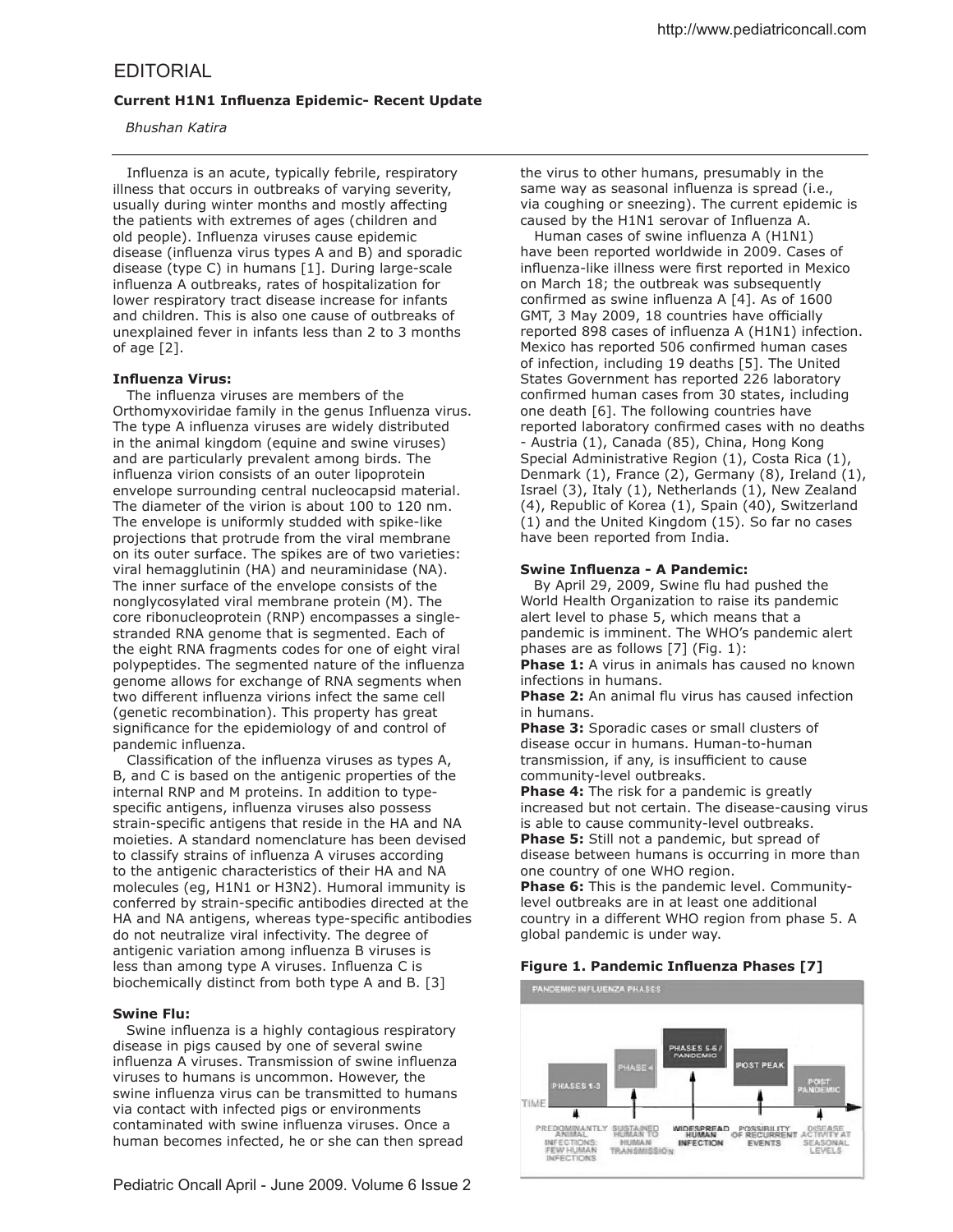An influenza pandemic occurs when a new influenza virus appears against which the human population has no immunity, resulting in epidemics worldwide with enormous numbers of deaths and illness. With the increase in global transport, as well as urbanization and overcrowded conditions, epidemics due the new influenza virus are likely to quickly take hold around the world. Outbreaks of influenza in animals, especially when happening simultaneously with annual outbreaks of seasonal influenza in humans, increase the chances of a pandemic, through the merging of animal and human influenza viruses. During the last few years, the world has faced several threats with pandemic potential, making the occurrence of the next pandemic a matter of time. Current epidemiological models project that a pandemic could result in 2 to 7.4 million deaths globally [8].

 The most recent pandemics included the 1889 pandemic, the 1918-1919 Spanish pandemic  $(influenza$  virus subtype  $H1$ ), the 1957 pandemic (subtype H2N2), the 1968-1969 pandemic (Hong Kong subtype H3N2), and, to a lesser extent, the Russian pandemic in 1977 (subtype H1N1) [9]. The 1918 Spanish influenza pandemic infected one third of the world's population (an estimated 500 million people) and caused approximately 50 million deaths [10].

#### **Pathogenesis:**

Influenza infection is initiated by virus inoculation in the upper or lower airways. This infection can be transmitted by the hand-to-nose route, by droplets of infectious respiratory secretions, or by small droplet aerosol. It attaches to the respiratory epithelium by interaction of the HA molecule with cell-membrane receptors. In successful infection, virus begins to replicate in the respiratory epithelium; it is then shed into the respiratory secretions, and local spread ensues. The eventual result is death of respiratory epithelial cells with desquamation, loss of ciliary function and decreased mucus production [2]. The entire airway from pharynx to alveoli may be involved. Viral infection of the alveolar epithelium can result in a difuse pneumonia that can be life-threatening. These changes permit secondary bacterial invasion either directly through the epithelium or, in the case of the middle ear space, through obstruction of the normal drainage through the eustachian tube. In humans, the influenza replicative cycle is confined to the respiratory epithelium. With primary infection, virus replication continues for 10-14 days [1].

 This course is determined, in part, by the presence or absence of virus-specific serum IgG and secretory IgA antibody. Antibody to the HA of the virus is apparently most important in resistance to infection, but antibody to the NA also has a contributory role. Cellular immune responses are important in terminating established infection. Respiratory mucus contains certain glycopeptides that inhibit virus attachment to the cells of the respiratory mucosa. However, these glycopeptides can be inactivated by viral NA if this enzyme is not neutralized by specific antibody of the host. Cytokines like Tumor necrosis factor and Interferon may also be responsible for inhibiting viral replication. Heterotypic immunity is generally not seen in humans.

Pediatric Oncall April - June 2009. Volume 6 Issue 2

#### **Clinical Manifestations:**

Manifestations of swine influenza are similar to those of seasonal influenza except that most cases of swine influenza have occurred in previously healthy young adults [4]. Patients present with symptoms of acute respiratory illness, including the following: Fever, cough, sore throat, body aches, headache, chills and fatigue, diarrhea and vomiting are also possible. Persons with these symptoms should call their health care provider promptly. If an antiviral agent is warranted, it should ideally be initiated with 48 hours from the onset of symptoms. The duration of illness is typically 4-6 days. The infectious period for a confirmed case is defined as 1 day prior to the onset of symptoms to 7 days after onset. Signs of severe disease include apnea, tachypnea, dyspnea, cyanosis, dehydration, altered mental status, and extreme irritability [11].

#### **Diagnosis:**

As per CDC guidelines [12] **a confirmed case** of Swine origin influenza virus (S-OIV) infection is defined as a person with an acute febrile respiratory illness with laboratory confirmed S-OIV infection at CDC by one or more of the following tests:

- 1. real-time RT-PCR
- 2. viral culture

A **probable case** of S-OIV infection is defined as a person with an acute febrile respiratory illness who is positive for influenza A, but negative for H1 and H3 by influenza RT-PCR.

A **suspected case** of S-OIV infection is defined as a person with acute febrile respiratory illness with onset.

• Within 7 days of close contact with a person who is a confirmed case of S-OIV infection, or

• Within 7 days of travel to community either within the United States or internationally where there are one or more confirmed cases of S-OIV infection, or **•** Resides in a community where there are one or more confirmed cases of S-OIV infection.

### **Treatment:**

CDC recommendations for the treatment of swine flu are [13]:

#### **a. Home isolation:**

1. Patients who develop flulike illness (i.e. fever with either cough or sore throat) should be strongly encouraged to self-isolate in their home for 7 days after the onset of illness or at least 24 hours after symptoms have resolved, whichever is longer. 2. To seek medical care, patient should contact their health care providers to report illness (by telephone or other remote means) before seeking care at a clinic, physician's office, or hospital.

3. Patients who have difficulty breathing or shortness of breath or who are believed to be severely ill should seek immediate medical attention.

4. If the patient must go into the community (e.g. to seek medical care), he or she should wear a face mask to reduce the risk of spreading the virus in the community when coughing, sneezing, talking, or breathing. If a face mask is unavailable, ill persons who need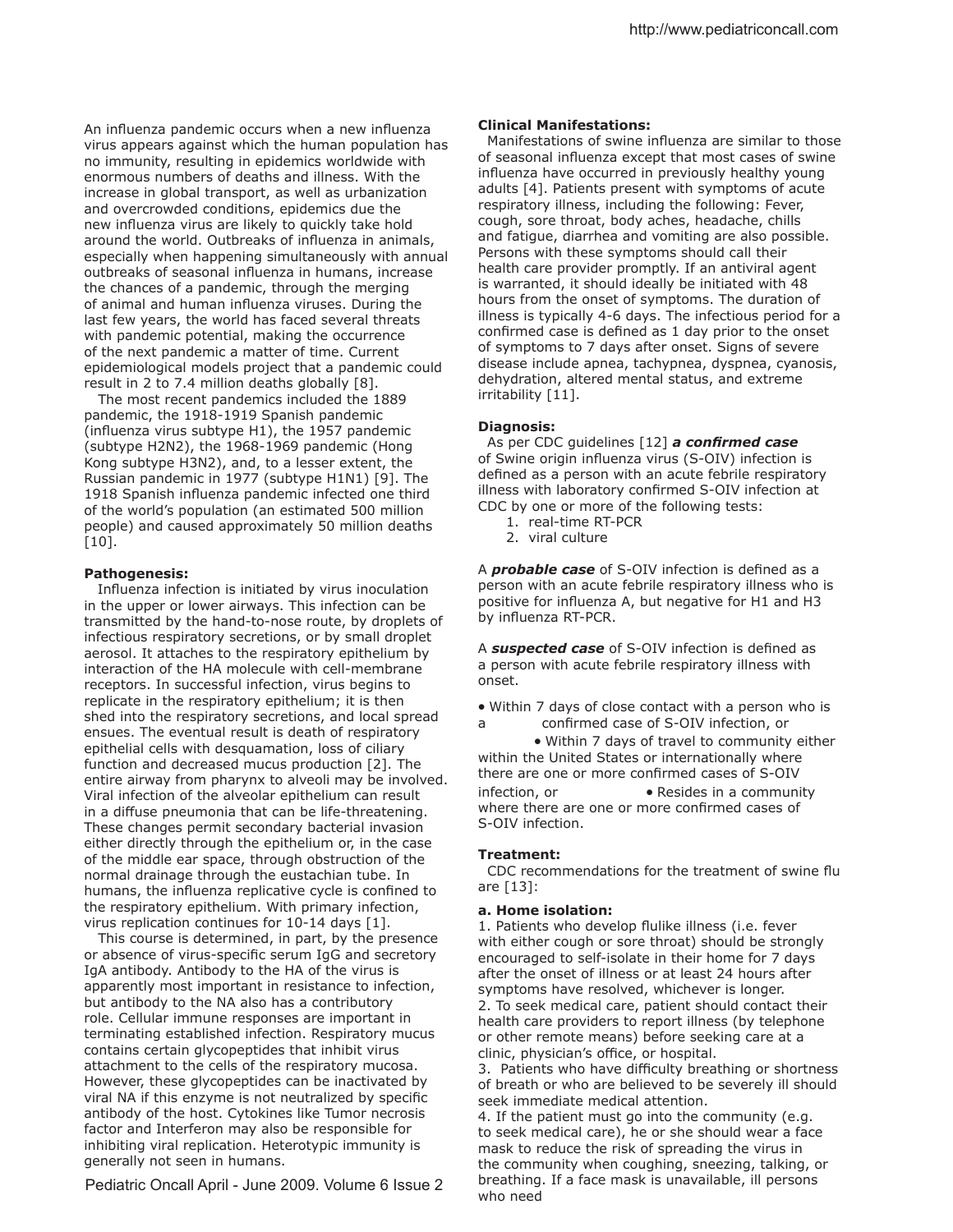to go into the community should use tissues to cover their mouth and nose while coughing. 5. While in home isolation, patients and other household members should be given infection control instructions, including frequent hand washing with soap and water. Use alcohol-based hand gels (containing at least 60% alcohol) when soap and water are not available and hands are not visibly dirty. Patients with swine influenza should wear a face mask when within 6 feet of others at home.

### **b. Household contacts who are not ill**

1. Remain home at the earliest sign of illness. 2. Minimize contact in the community to the extent possible.

3. Designate a single household family member as caregiver for the patient to minimize interactions with asymptomatic persons.

## **c. School dismissal and childcare facility closure**

1. Strong consideration should be given to close schools upon a confirmed case of swine flu or a suspected case epidemiologically linked to a confirmed case.

2. Decisions regarding broader school dismissal within these communities should be left to local authorities, taking into account the extent of influenza like illness within the community.

3. Cancellation of all school or childcare related gatherings should also be announced.

4. Encourage parents and students to avoid congregating outside of the school if school is canceled.

5. Duration of schools and childcare facilities closings should be evaluated on an ongoing basis depending on epidemiological findings.

6. Consultation with local or state health departments is essential for guidance concerning when to reopen schools. If no additional confirmed or suspected cases are identified among students (or schoolbased personnel) for a period of 7 days, schools may consider reopening.

7. Schools and childcare facilities in unafected areas should begin preparation for possible school closure.

## **d. Social distancing**

1. Large gatherings linked to settings or institutions with laboratory-confirmed cases should be canceled (e.g., sporting events or concerts linked to a school with cases); other large gatherings in the community may not need to be canceled at this time.

2. Additional social distancing measures are currently not recommended.

3. Persons with underlying medical conditions who are at high risk for complications of influenza should consider avoiding large gatherings.

**e. Supportive care:** Treatment is largely supportive and consists of bed rest, increased fluid consumption, cough suppressants, and antipyretics and analgesics (e.g., acetaminophen, nonsteroidal anti-inlammatory drugs) for fever and myalgia. Aspirin or aspirincontaining products should not be administered to any confirmed or suspected ill case of swine influenza A (H1N1) virus infection aged 18 years old and younger due to the risk of Reye syndrome. For relief of fever, other anti-pyretic medications are recommended such

as acetaminophen or non steroidal anti-inflammatory drugs.

 Severe cases may require intravenous hydration and other supportive measures. Treatment of hospitalized patients and patients at higher risk for influenza complications should be prioritized.

**f. Medications:** CDC has approved the use of antiviral agents like Oseltamavir and Zanamivir whereas drugs like amantadine and rimantadine are to be used since the virus is resistant to them. Antiviral treatment with zanamivir or oseltamivir should be initiated as soon as possible after the onset of symptoms. Evidence for benefits from treatment in studies of seasonal influenza is strongest when treatment is started within 48 hours of illness onset. However, some studies of treatment of seasonal influenza have indicated benefit, including reductions in mortality or duration of hospitalization even for patients whose treatment was started more than 48 hours after illness onset. Recommended duration of treatment and prophylaxis is shown in Table 1, 2 & 3.

| Table 1. Recommended doses of zanamivir         |
|-------------------------------------------------|
| and oseltamivir antiviral medications for the   |
| treatment of influenza A and B in children 1-18 |
| vears-old                                       |

|             | $1 - 6$<br>vears                       | 7-18 years                                      |                                        |                                       |
|-------------|----------------------------------------|-------------------------------------------------|----------------------------------------|---------------------------------------|
| Zanami-     |                                        | 10 mg (2 inhalations) twice<br>daily for 5 days |                                        |                                       |
|             | Upto<br>15 <sub>kg</sub>               | 15-23kg                                         | 23-40 kg                               | $>40$ ka                              |
| Oseltamivir | 30 mg<br>Itwice a<br>day for<br>5 days | 45 mg<br>Itwice a<br>day for<br>5 days          | 60 mg<br>Itwice a<br>day for 5<br>days | 75 mg<br>twice a<br>day for<br>5 days |

**Table 2: Recommended doses of zanamivir and oseltamivir antiviral medications for the prophylaxis of inluenza A and B in children 1-18 years-old**

|                |                                                                                  | $1-4$ years $ 5-18$ years                                                         |                                                                  |                                                                          |
|----------------|----------------------------------------------------------------------------------|-----------------------------------------------------------------------------------|------------------------------------------------------------------|--------------------------------------------------------------------------|
| Zana<br>mivirl |                                                                                  | 10 mg (2 inhalations) once daily<br>for 10 days after the last known<br>exposure  |                                                                  |                                                                          |
|                | Upto 15 kg 15-23kg                                                               |                                                                                   | 23-40 kg                                                         | >40kg                                                                    |
| Osel-<br>lta   | $30 \,\mathrm{mg}$<br>once a<br>day for<br>10 days<br>after<br>the last<br>known | 45 mg<br>once a day<br>for 10 days day for<br>after the<br>last known<br>exposure | 60 mg<br>lonce a<br>10 days<br>lafter the<br>last known the last | $\overline{75}$ mg<br>lonce a<br>lday for<br>10 days<br>lafter<br>lknown |

Antiviral chemoprophylaxis with either oseltamivir or zanamivir is *recommended* for the following: 1. Household close contacts who are at high-risk for complications of influenza (children younger than 5 years old, pregnant women, persons >65 years old and those with certain chronic medical conditions) of a confirmed or suspected case.